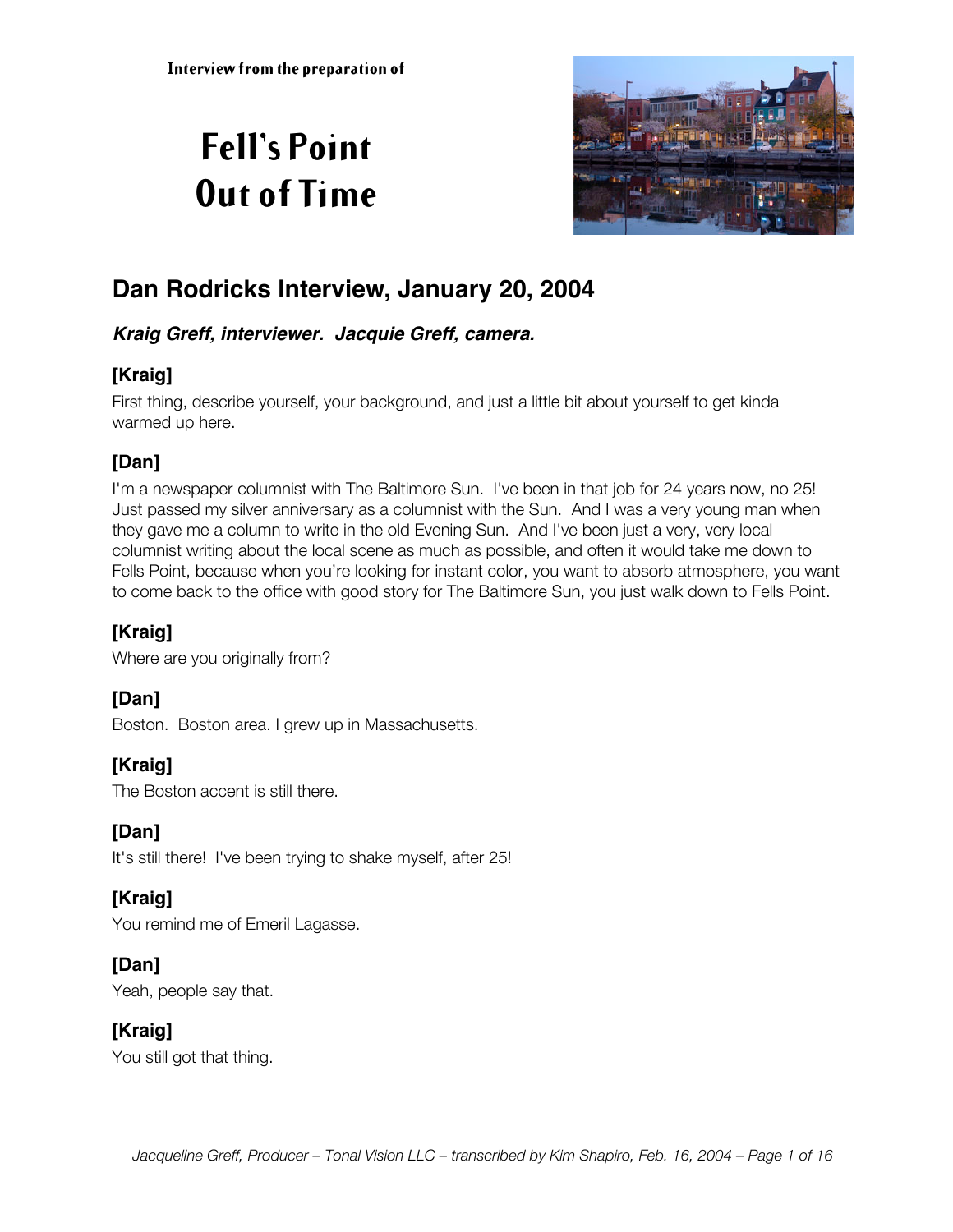I get that Emeril comparison.

## **[Kraig]**

Give me some experiences with Fells Point, just off the top of your head.

## **[Dan]**

Well, not so much as a journalist as a drinker, a bar hanger-outer in Fells Point. That's the way I started. I'd just come down here with friends after work. And, as a newspaper columnist, you're always looking for a story. Always, no matter what conversation you get into with whom, if this can lead to a material for a column, you stick with it. So I would hang around the bars – Turkey Joe's was where I first hung out, and The Horse You Came In On, places like that. And I'd bump into cops. I'd bump into people who had interesting jobs. Just funny, strange things would happen. You know, I'd be in Turkey Joe's and Johnny, the Tambourine Man, would walk in, and he'd play his tambourine, and you'd put some money in his tambourine, and he'd go sit in a corner and have a drink. And, this led to a whole story about Johnny, the Tambourine Man. Or, I'd be in the bar one day having a drink and I'd meet Hans Kramm, who had a beautiful German accent and lived in Fells Point and was an actor. He could do TV commercials. He wanted to be in films, he wanted to be in major motion pictures. But he was a bon vivant raconteur. And he had a role in Polyester, a John Waters film. So that led to a story. So, I ended up writing a story about Hans Kramm's career. So, so many characters would spill out of just hanging out in the bars in Fells Point. So this is what kind of drew me down here. 'Cause you write a column three days a week, and you're always looking for the next story.

## **[Kraig]**

So it was like where you go to get your material...

## **[Dan]**

You know, I would take a walk around Fells Point, and see what would happen. **Stosh**, the old retired sailor would be full of stories. I remember just being in The Waterfront Hotel, when the Orioles won the World Series, and you'd describe this scene. You know, it's a great place to meet people. Halloween in Fells Point - fabulous time! Fabulous! It's like a mini Mardi Gras. It's just wonderful! So you want to be in a place where there is a great cross-section of people: young and old, the old neighborhood people, the new neighborhood people, the college kids. All of that kind of mixes together down here… the hurly-burly of life can be out there on Thames Street.

## **[Kraig]**

...You still come down here, right?...

#### **[Dan]**

Yes. Yeah. I came down at Christmas and hung out in a hardware store, and there was an African-American Santa Claus standing there looking for a faucet. You know, how many times...? I suppose that could happen in any city in America: Cleveland, Cincinnati; I suppose you could walk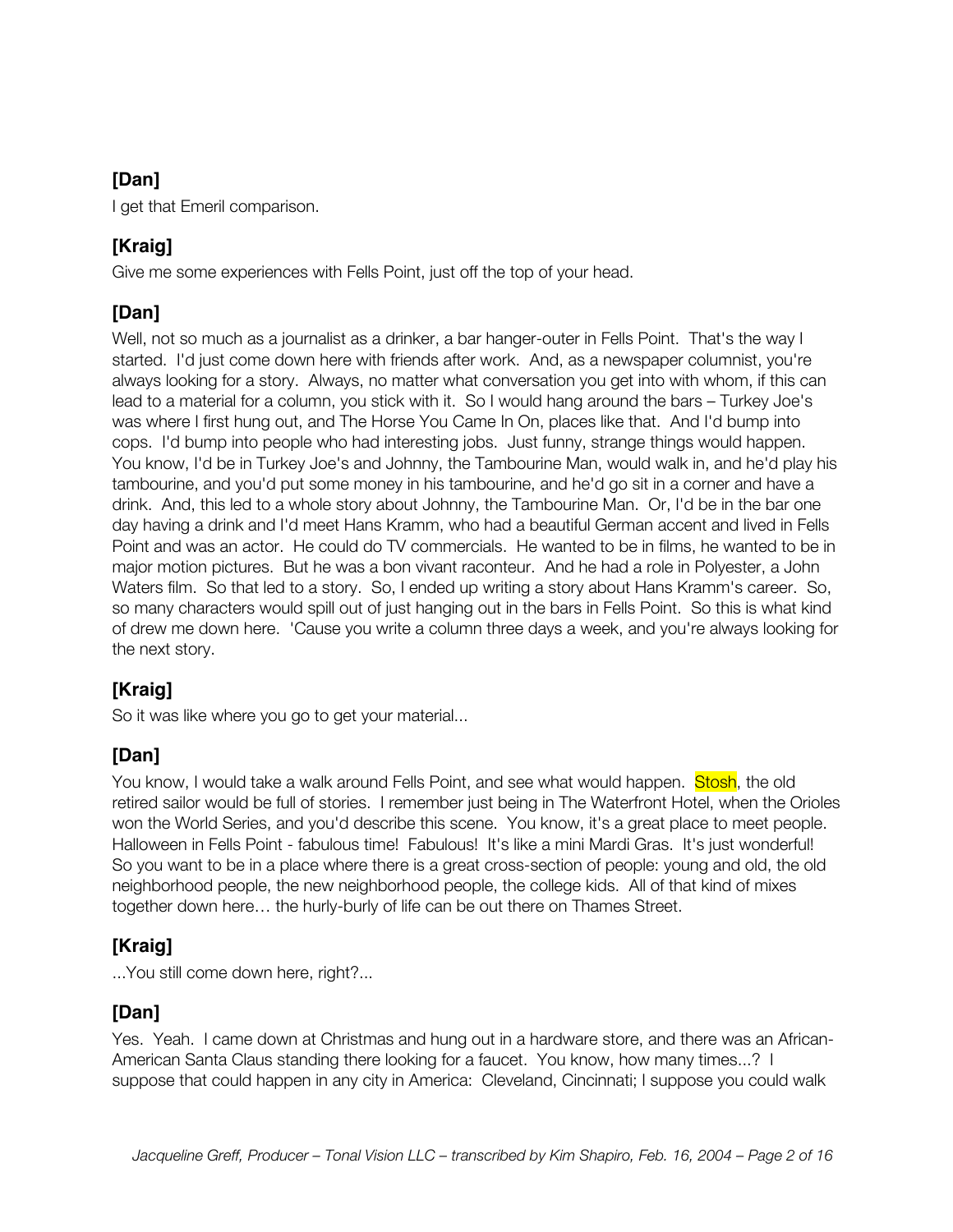into a hardware store and find a Black Santa Claus buying a new faucet for a sink, but it's more likely to happen in Fells Point, and it did. [01:04:00;16]

## **[Kraig]**

How has Fells Point changed during your experiences with it? I mean, you mentioned you've been a journalist for 25 years with The Sun... When you first started coming down here to now, what's happening?

## **[Dan]**

I would say, 25 years ago, well, we were all tourists in a way, if you didn't live in the neighborhood, you came down to hang out in these bars that had reopened, been renovated, sort of reopened for business for the next generation. They were no longer just neighborhood bars. OK? So you had new people coming in and exploring this part of town.

It was at a time when Baltimore was kind of on the slide. The urban renaissance at the Inner Harbor hadn't quite started yet. And, it kind of happened here first. The whole idea of people coming to visit Baltimore, to check out the sights, to get in touch with the gritty, urban environment, you know? It's kind of an adventure for somebody who lives in the suburbs. I would say that happened in the '70s, mid-70's.

[Cut for lighting adjustment.]

The Fells Point that I remember in the mid-70's to late-70's was the place where the Baltimore renaissance started. It's where people from the suburbs would come and visit and get in touch with the urban environment again. It was kind of a safe place to go. The bars had been renovated, opened for business to a new generation of customers. They weren't just neighborhood joints anymore. They were kind of opening up as a tourist area. Some restaurants opened.

#### **[Kraig]**

Before that it was actually neighborhood bars. Did you feel welcome?

#### **[Dan]**

Oh yeah, very much!

You asked me how it has changed over the years. I would say, it went from being kind of quaint and quiet with a few new bars that had reopened, been renovated, to a whole assortment of bars, to places to go now.

I mean, it's a for-real tourist destination, Fells Point. And I think people want to come here to get in touch with the old waterfront, to feel like they are close to, they are in a remnant of Baltimore's industrial past. They can imagine sailors in the maritime history of Baltimore when they come down here. And, it's just a great place! So, you do see a whole cross-section of people coming and exploring Fells Point. And, people who live here, I think have been a little aghast at all this over the years. They feel like there's too many customers coming. There's too many tourists, too much noise, too much urine in the alley, you know, from all the drinking and what-not and the noise. But,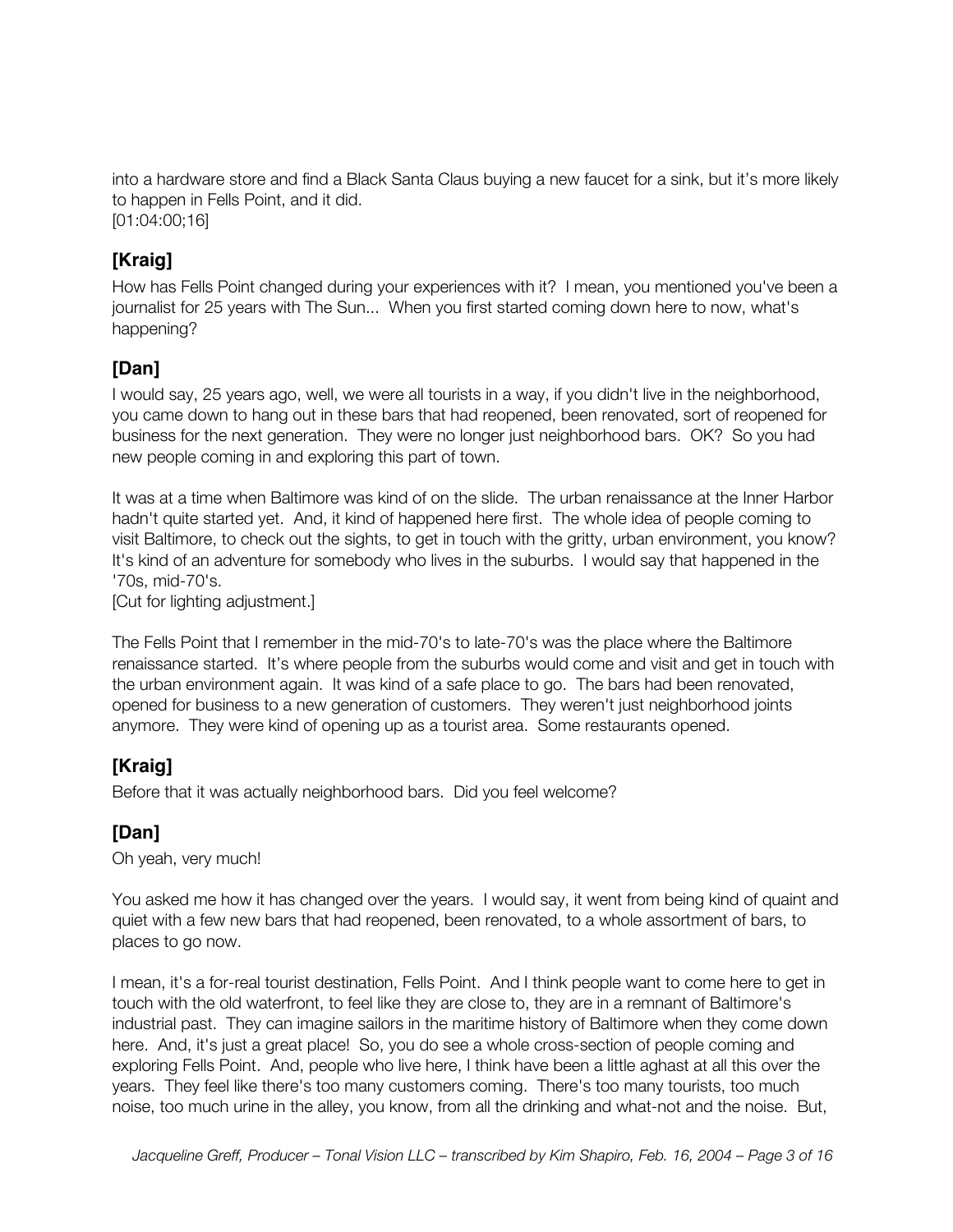that's kind of the price you are pay for being in a place that people want to gravitate to. Easy for me to say, because I don't live here. [01:07:20;06]

#### **[Kraig]**

So Emeril… describe Baltimore for people who don't know it well: for example, the economy, culture, geography…

## **[Dan]**

Oh, really, that kind of overview?

## **[Kraig]**

Dan's perspective on it.

## **[Dan]**

It's almost cliché-ed now, but it's true. It's a big city, but it's really a small town. Everybody kind of knows everybody and everybody else's business. And I'm not sure why it's this way, and if it can be said about Philadelphia, I'm not sure, but that's very much the case here in Baltimore. And, you have a lot of people who no longer live in the city who still feel part of it. They live way out in the suburbs. Their family moved out a generation ago, because they were worried about urban decay and the loss of jobs in the inner city and down at Bethlehem Steel mill, but they still feel very connected to Baltimore; some in just a nostalgic way, but others in a very real way. They come in and use the city. They visit the city. They go to the restaurants. They go to the Orioles' games. If they can afford it, they go to a Raven's game. So, even though people have spread out to the outer 'burbs, they still feel connected.

And one of the places where they gravitate to, those people seem to gravitate to, is Fells Point, because it reminds them I think of the old Baltimore. Downtown and the Inner Harbor, that's the new Baltimore. That's the new Baltimore renaissance that families can go to. But, the old Baltimore: neighborhood bars and sitting around having a beer, talking to people, meeting new people... It's so easy to start a conversation here. I think people who live out in the suburbs want that. They kind of desire that kind of interaction, to come to a great, good place like The Warf Rat, a place like this, sit around for an hour or so, have a beer, see who comes by.

This is what I've always liked to do no matter where I go in Baltimore, partly because it serves my work writing a newspaper column, but you sit somewhere for a little while, and you're going to here a story. You're going to meet somebody interesting. There's going to be something in this neighborhood that reminds them of something else, or something you say. And you end up with a nice little slice of what life was like here, you know, when they were here growing up, in the 60's, in the 50's. If you meet and old-timer, they take you way back. So, it's very rich. I don't know why people are more conversant here, like they know everybody else, but it is a pretty friendly town.

You wanted more of an overview of the last 20 or so?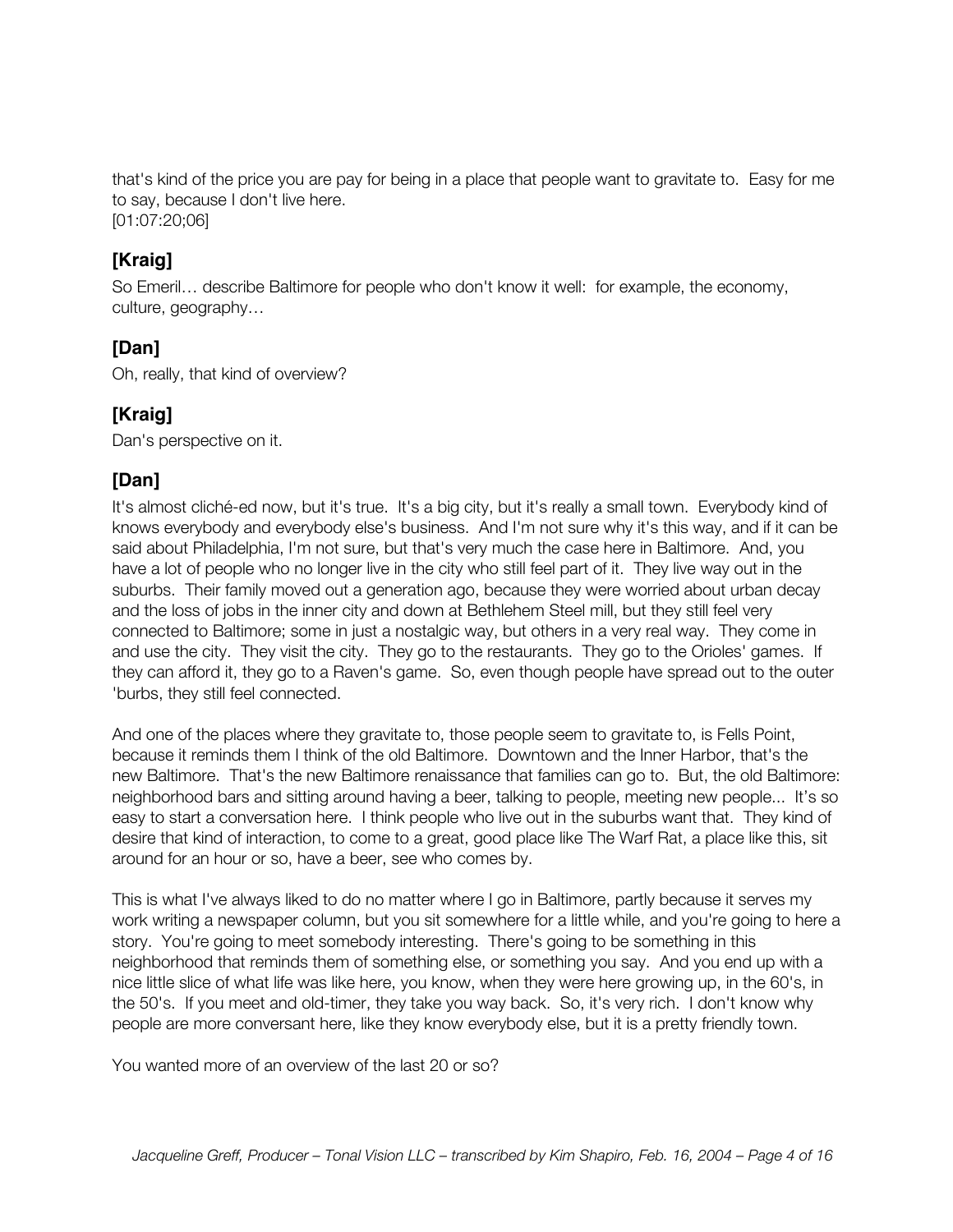## **[Kraig]**

Nah, you're doing fine. You could always go back, go anywhere with it, because once it gets to the editing, you know. [01:10:15;29]

## **[Kraig]**

What's the importance of Fells Point?

## **[Dan]**

I think I said it. I think this is kind of the real deal of a Baltimore neighborhood that has survived over the years. It didn't really fall too far off like some other neighborhoods did. It remained strong. Yeah, there are barrooms and stuff like that, OK, but they're there, and they've been there forever, for a long time. And people still feel like they can come back here and feel comfortable. And, it's the real deal. It's not a kind of invented, contrived tourist attraction, like the Inner Harbor is.

## **[Kraig]**

Or it's not a Damon's or and Outback Steakhouse...

## **[Dan]**

Absolutely not! No.

#### **[Kraig]**

A bar like this one has been here since 1760-something.

## **[Dan]**

Right. You go to the Inner Harbor because … you're with family. You want something comfortable, familiar, clean, efficient, bright. It looks like a tourist attraction. You come to Fells Point because you want to get in touch with the real city. I believe that. This is where people gravitate to for a reason.

## **[Kraig]**

When we moved here...

## **[Dan]**

Well, it's really what city life gives you, doesn't it? I mean, it has a negative side, like everyplace you live has a negative side, but the opportunity to meet people in an informal way, casually, every day, at a regular meeting place, that's a social construct that is very old in America. [Cut irrelevant conversation. Time?]

## **[Dan]**

This is like an awakening to some people. When you live far out in the suburbs, and you have to drive everyplace, and you have to bring all your friends to a chain restaurant to have a friendly gathering, then it's foreign to them that you can just walk down the street, walk into a bar, and see three people. No one talks at first, then pretty soon they are all engaged in a conversation. That's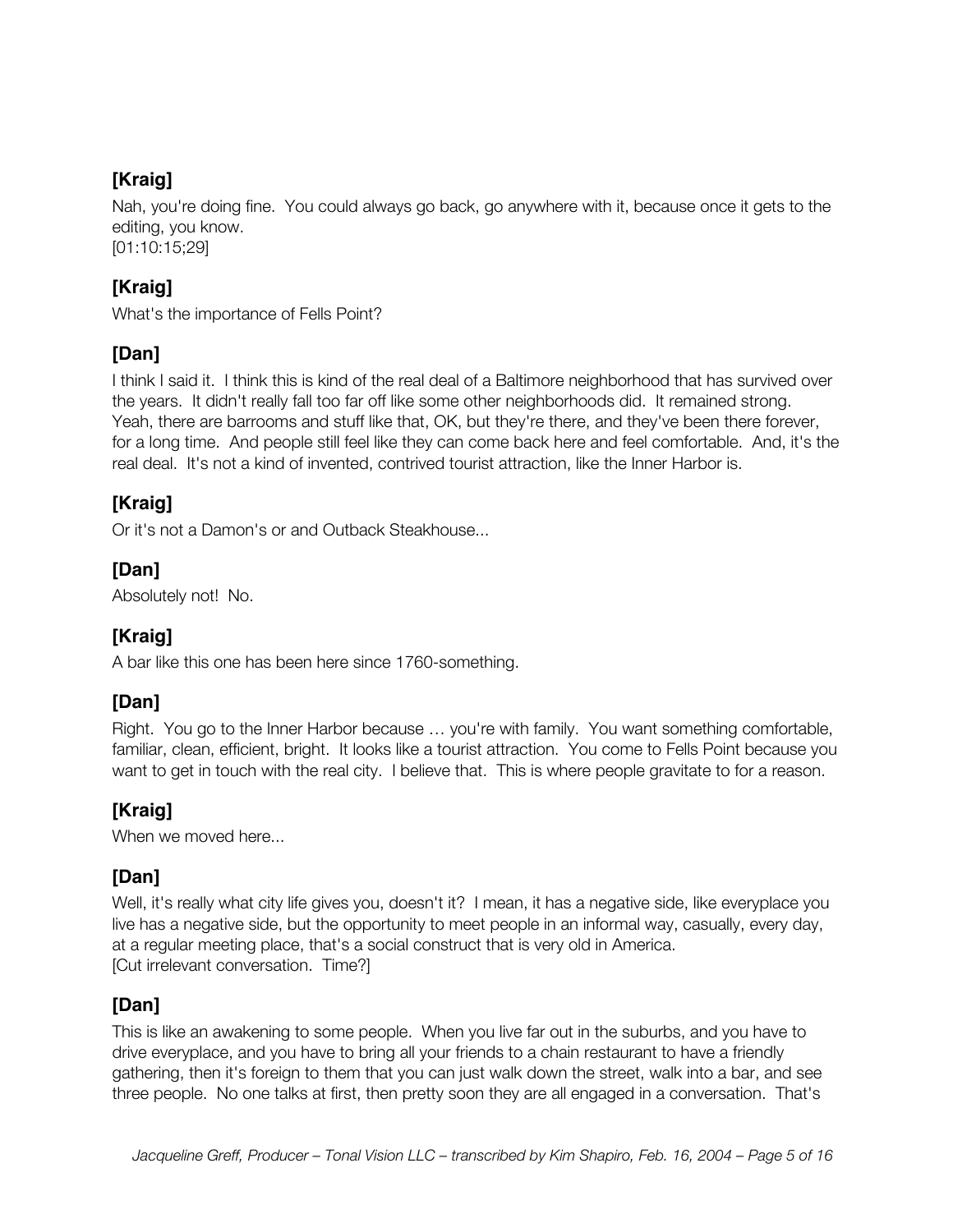the whole way of doing things. That's how people used to do it in coffee shops and inns, the corner taverns. And that's what you still have here. [Background sounds.] If you live here, you can just walk down the street and it kind of happens.

## **[Kraig]**

One of the reasons I moved here is because I didn't want to drive...

## **[Dan]**

Exactly. That's what I mean.

Or, you have to organize an event at a place. "Oh, we're meeting here tonight." So, everybody drives there and meets there. Whereas here, you know, you're likely to see people you know. You're likely to see people you know when you open the door. [01:14:30;01]

#### **[Kraig]**

... Ok, now we're going to get to the serious side. As a writer for years, have you noticed any major Fells Point issues? You can be general or specific as you want.... What have you seen, a ways back or now?

#### **[Dan]**

Throughout my time in Baltimore, there has always been a struggle between people who own row houses here and live here and the commercial establishments, bars and restaurants, that bring in the tourists, a lot of young kids, college students who drink too much in view the residents and make too much noise and … urinate. I hate to tell you that, but that's what I've heard over the years.

Now it seems to have quieted down some, and I don't know why or how, because there are more bars and restaurants than ever before. Maybe there is a cut-off. But, that's one thing I've heard over the years. What you also have in Fells Point are people very conscious of the character of the neighborhood, and they want to preserve it. They don't want to see a mega-store open up down here, or a chain restaurant, or a happy meeting chain bar or something like that, a TGI Fridays or something. And, that's become a struggle, but I think the developers have learned that this isn't the place for it, that this is a corner of the waterfront in Baltimore where things are going to stay pretty much as they are, because you have the strong preservationist attitude down here. And, I think it's great. I just don't see the kind of overnight, revolutionizing change in this neighborhood that appalls people, and it just hasn't happened.

## **[Kraig]**

They try to connect Canton with Fells Point, and Canton, although, is allowing... They've got the new Outback Steakhouse. That's less than a mile drive. Fells Point doesn't want that. I don't even know how they grandfathered the Subway in. ... But as far as any issues that you've seen...

## **[Dan]**

Except for a real parochial issue like urination or truck traffic?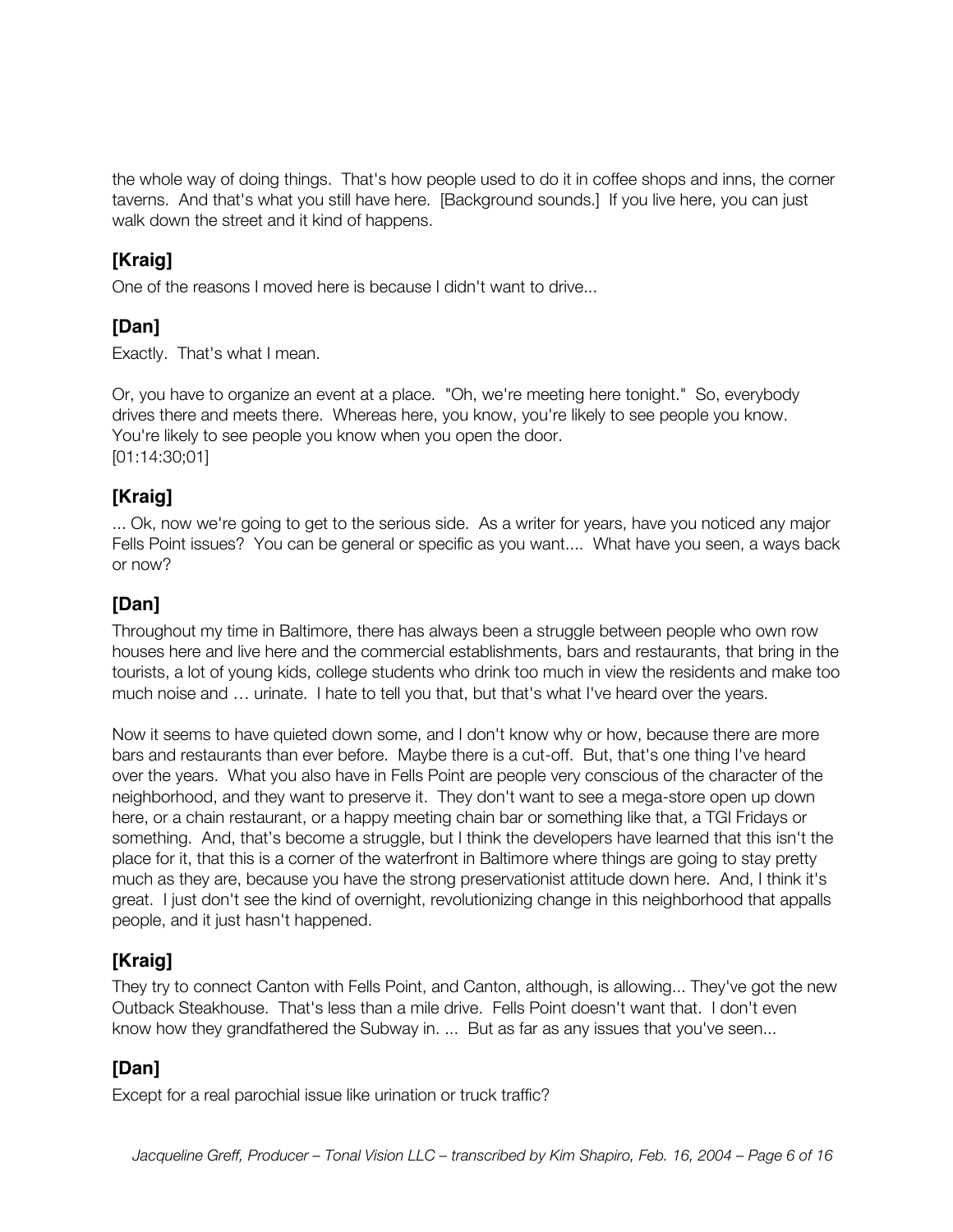[01:17:01;10]

## **[Kraig]**

Anything. You know a lot of stuff that I don't, as far as like education, schooling, projects being located so close over by Little Italy ... anything that you've seen.

#### **[Dan]**

You know, it's amazing about Baltimore – you have such separate neighborhoods that are right near each other. And it's kind of a paradox. We have terribly violent crime in some sections of the city, but it's not everywhere. So, you can come to Fells Point and feel safe, drive a few blocks – only a few blocks – and drive through an area that feels totally desolate, bleak, and scary, where the drug dealers roam. I'm not saying that doesn't happen at all in Fells Point, but you just don't have that feeling of despair that you do just a few blocks away.

And that goes on throughout this city. It's really kind of a paradox. You have some really beautiful places, real beautiful neighborhoods just a few blocks away from utter despair, still, I mean urban recovery that has not happened.

## **[Kraig]**

Look where the Mayor lives, right close to his house, it just goes downhill quick.

#### **[Dan]**

You mean Belair-Edison? When you get south of there? Yeah, that's one of those marginal border communities that's fighting. You know, they're fighting. Those are the ones you want to survive, because if they survive then maybe the next neighborhood can survive. Govans is like that, too.

#### **[Kraig]**

Can you take any of that knowledge in Fells Point. Do you see anything like that? [01:18:27;15]

#### **[Dan]**

The Latino community that's moved into upper Fells Point is a really significant development, because not far away is Johns Hopkins up the road where things are going like crazy with development, redevelopment, urban revitalization. And between, you have the Latino community that seems to be coming here and claiming their part of this little dream here. And it's kind of a neat thing to see. The Mayor says it's very important. I agree with him.

It's a new wave of immigrants. I mean, originally it was Germans and the Polish community that set up base here and stabilized this area for decades. And some have moved out to the suburbs because it was time to go, or their kids didn't want to live here.

## **[Kraig]**

Ah, there you go: time to go or forced out?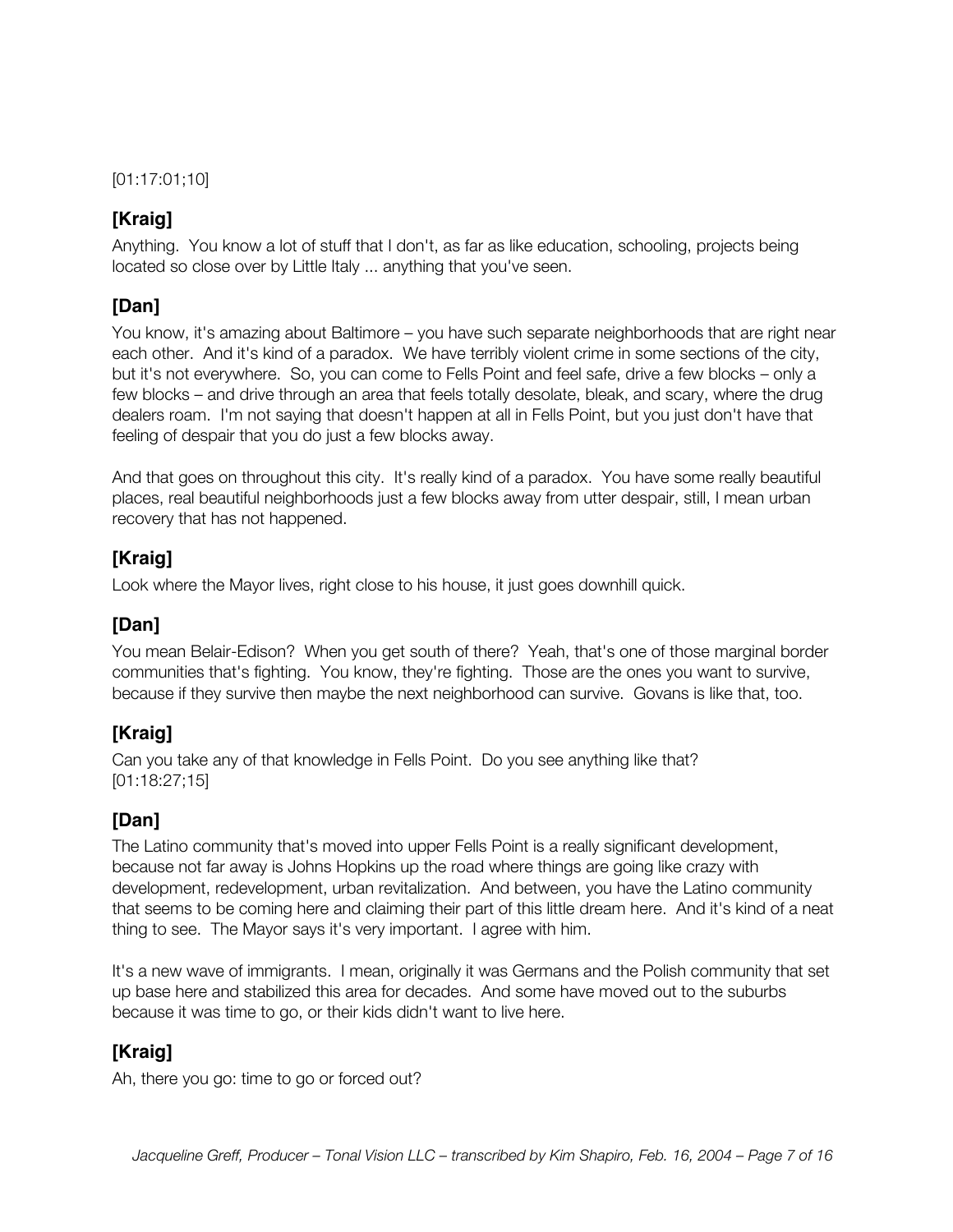Well, the gentrification, you mean?

## **[Kraig]**

That's where we're going.

## **[Dan]**

You mean the house prices? Yeah, that's another issue that I have heard over the years.

## **[Kraig]**

Yeah, that's where I'm going with it. They've got the Polish community, they ran things for so long, and now they're kind of ...

## **[Dan]**

Yeah, well they are getting older. [01:19:41;29]

## **[Kraig]**

That's \$400, 000 and up for these houses. What do you think about all that?

## **[Dan]**

Well, as a city taxpayer, I think it's great that the tax base is spreading in the city, that there are new homeowners who can pay higher property taxes and, you know, take the burden off those of us who have been here for a long time. We have the highest concentration of poverty in the state of Maryland in Baltimore that we are all supporting with our tax dollars. And you can create more jobs, bring more people into the city, the prices … maybe you get pushed out because of the high prices of property, older people, but I assume they are getting their value of a house they held onto for a long time.

## **[Kraig]**

Oh, you know it.

## **[Dan]**

Yeah. What I wonder about, is when new people come in, "yuppies" or whatever you want to call them, come in, buy a house, fix it up, and stay. If they're not already "empty-nesters," if they are in the early part of their lives where they're thinking about having a family...

## **[Kraig]**

Like you and me.

#### **[Dan]**

Yeah, we're kind of in the middle, but the ones who are on the early side haven't had children yet. I think it's great that the young people move here, buy rowhouses, set up their lives in Baltimore, Fells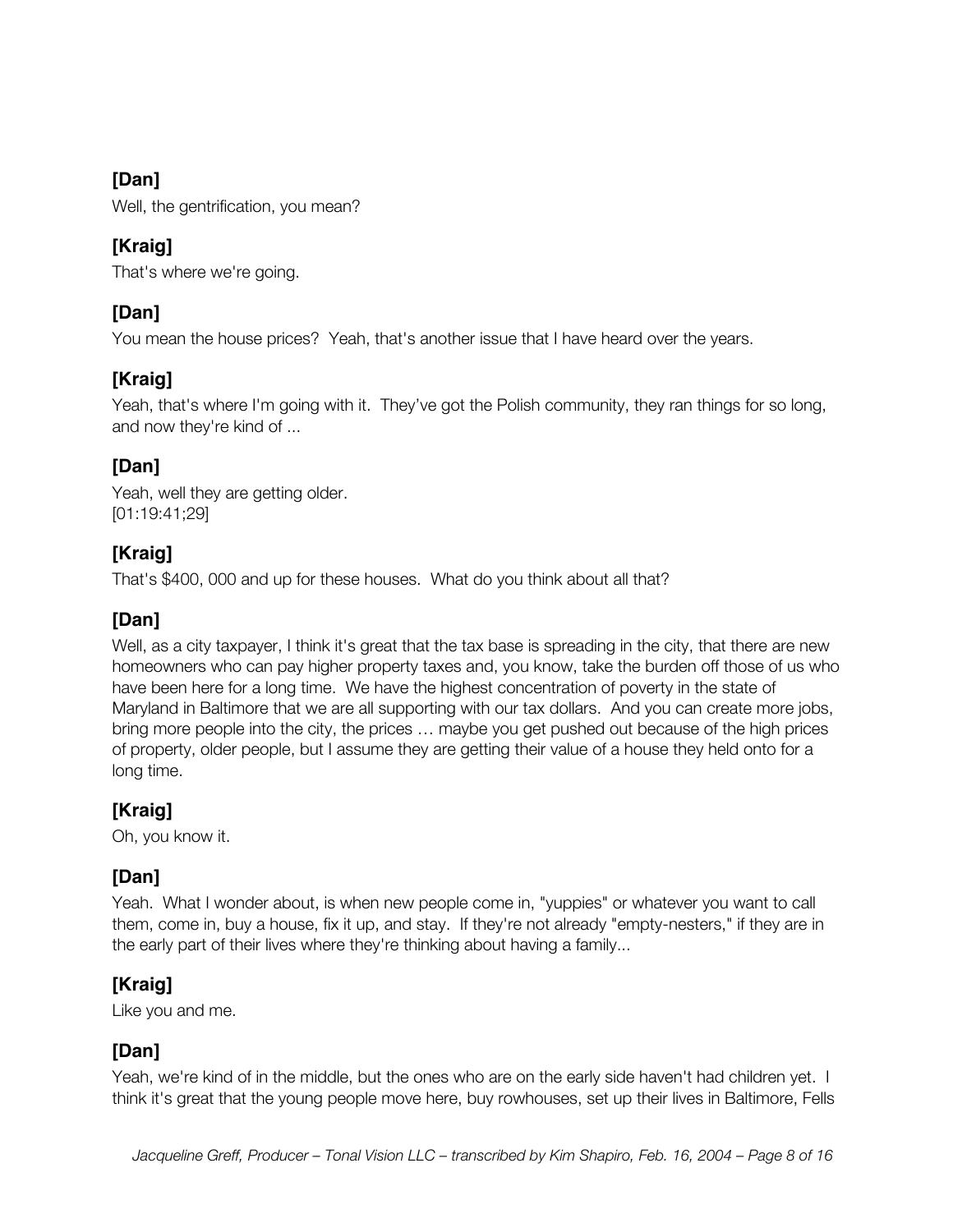Point, or Canton, wherever, but then when it comes time to have kids and put them in a school, then they scratch their head, and they think, "Well, maybe this is something we could only do when we were young and in love. Maybe now it's time we have to move out of the city." So, what I want to see is a city… those folks who come into the city and invest in places like Fells Point, stay. They have a descent school to put their kids in. That's the next obstacle in Baltimore, the next big challenge.

## **[Kraig]**

Elaborate, what you see with education...

## **[Dan]**

Oh, so you want me to talk about the whole city scene? [Cut irrelevant conversation.] [01:21:39;21]

## **[Kraig]**

This is a working waterfront. What is it? Does it still exist? For how long?

## **[Dan]**

Yeah, I don't know. Is it a working waterfront? It kind of is, on the other side, you know, Domino Sugar across the way. Ships come in. There's tugboat action, but it's been greatly reduced. I mean, let's face it, Baltimore's waterfront used to be all industrial from the Inner Harbor all the way around to Locust Point, Fells Point. McCormick Spice Company used to be downtown. One of the great experiences of Baltimore was that you could smell the cinnamon and the spices of McCormick, because it was right downtown. Well, that's all gone, and I don't think it's coming back.

## **[Kraig]**

When did it go?

## **[Dan]**

Oh, that all started to disappear in the 60's. And by the '70's, you lost that industrial base in Baltimore. Manufacturing jobs, jobs related to the waterfront all disappeared. And people wonder why is there such a high concentration of poverty in Baltimore. You know, it's partly because, I'm not saying solely because, it's partly because the jobs that were lost in the city, good jobs, union jobs that someone could count on, that they could get with just a high school education or even less, are gone. And, they haven't come back. What's come back is the service jobs, service industry related jobs that pay very modest to moderate wages and the white collar sector.

So you have the professional class that moves into Baltimore that can pay the higher and higher house prices, and that's the transition you see. Then you have the under class that kind of remains, the working core, that kind of remains in Baltimore. Those two exist side by side within a few blocks of each other. And, I don't know how that would change, unless the job picture improved or wages improved… unions came back. You know, this used to be a big union town. It's greatly reduced. That's kind of a seismic change in the last 40 years city-wide.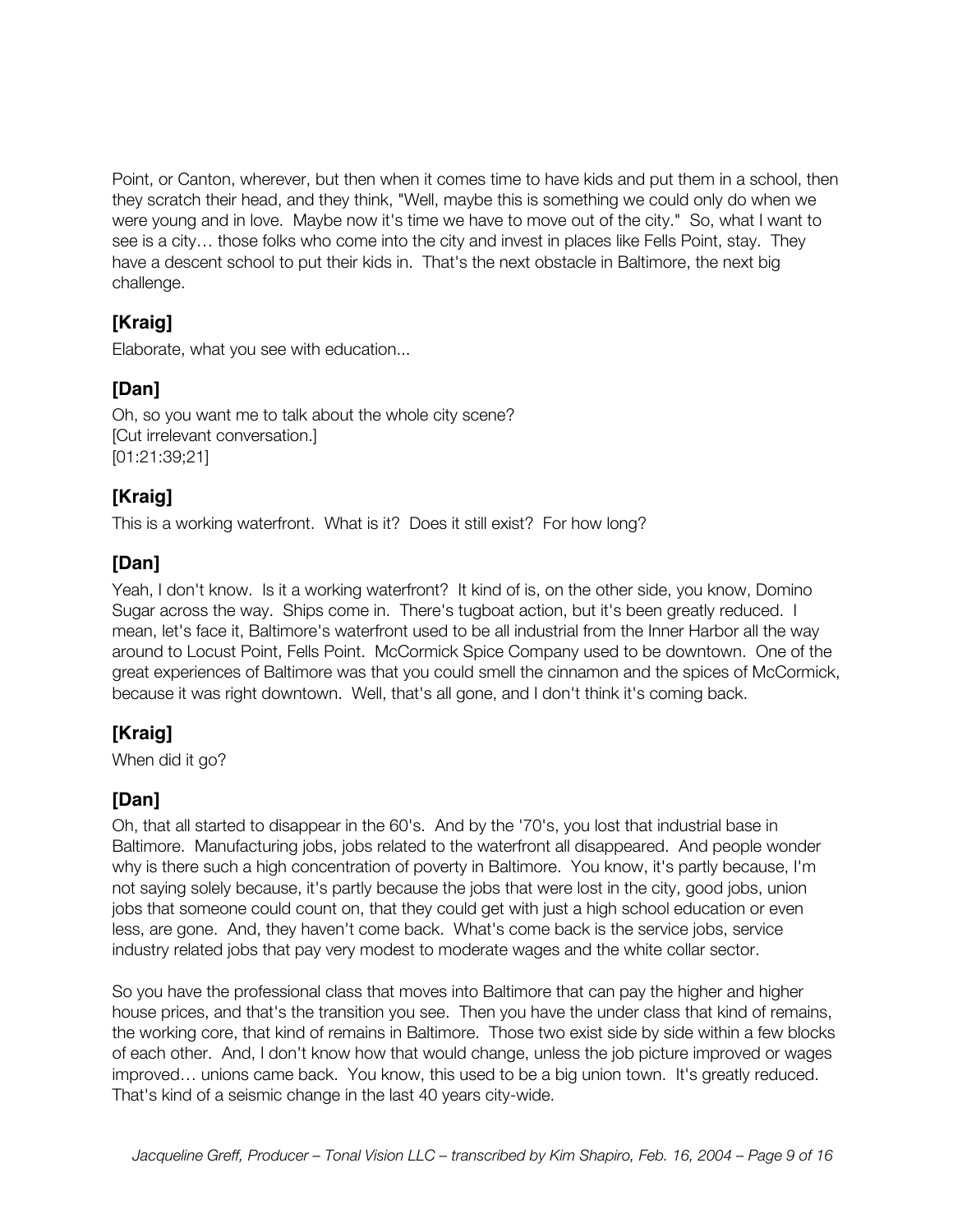Yeah, when you look at the waterfront., you see a waterfront that's sort of semi-still working. Right? A few tugboats… But, it's really a tourist attraction. You see the Water Taxi. You see the hotel. You see a new restaurant. You see waiters and waitresses, and people running the Water Taxi. So that's kind of symbolic/emblematic of what's happened over the years. [Kraig comments about Dan being right.]

What you can do is stand at the water's edge and look across to Locust Point and Domino's Sugar plant and kind of imagine what it was like – the ships moving in and out carrying produce.

But that's gone from here, really, the real thing. The can companies, canneries, and manufacturing plants around here, the making tin-can company... Allied Chemical Company, that used to be on the waterfront is been replaced by a hotel. [01:25:13;17]

**[Kraig]**

Do you know anything about Allied Chemical Company, what they did?

#### **[Dan]**

Yeah, they made kepone. K E P O N E. Yeah, bad stuff. Agent orange. No, why? Are you working on Allied Chemical?

#### **[Kraig]**

No, I want your perspective.

#### **[Dan]**

Well, I tell you, you know it was a Superfund site and supposedly they've sealed it, right, with some special clay. But I always wondered, how are they going to build anything on that site without breaking the seal. If all that poison is down in the ground sealed by that special clay, what's going to happen when they build on it? That's all I have to say about it. I have a rhetorical question. I'm sorry, I can't add much to that.

#### **[Kraig]**

Have you got any Dan Rodgers predictions for the future? What's going to happen? You've seen a lot happen, you've written a lot about what's happened.

#### **[Dan]**

About Fells Point? [01:26:17;24]

#### **[Kraig]**

That, Baltimore, either one.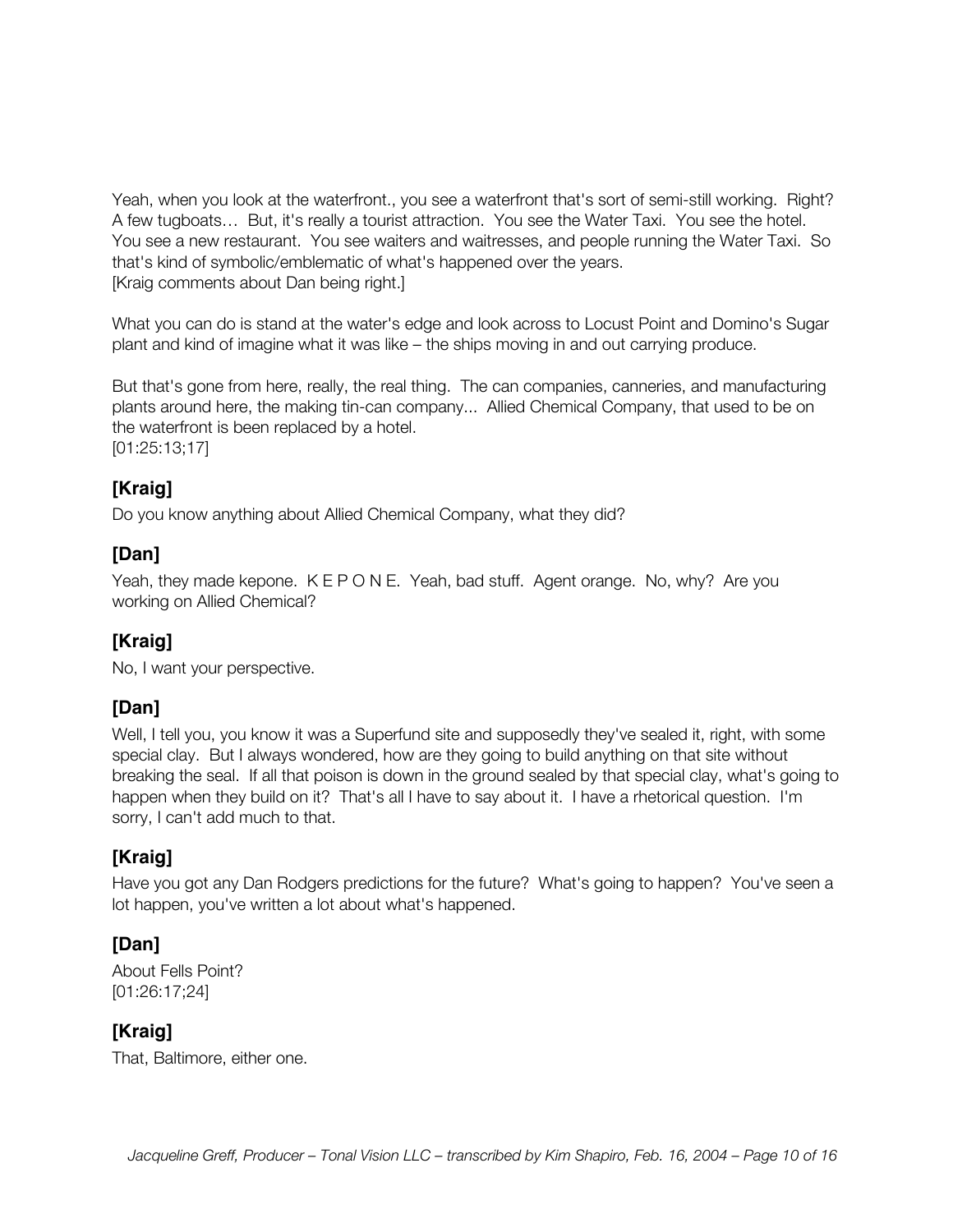Well, as for Fells Point, I wonder about this neighborhood the same thing I wonder about Little Italy, where every row house that empties out … the old folks move out … their kids don't want to live there … the house goes up for sale … and someone who wants to open a new restaurant buys it, or, buys three of them and opens another new restaurant. It becomes more and more commercial. So, one thing I do wonder about Fells Point is the residential versus commercial balance. And they seem to work very hard at keeping it mostly residential still, with commercial and tourist attractions that they live with. I think there's a pretty good balance.

## **[Kraig]**

It seems to be right now.

#### **[Dan]**

It seems to be.

As for Baltimore generally, I remain optimistic, partly because I have this theory that kids who are now growing up in the suburbs, that's the generation that's going to realize they are missing something; that their parents spent way to much time in the car or the minivan driving around from mall, to work, to school, to mall, to soccer field, to mall… And they're going to want a piece of the action, where people are kind of on top of each other, and there is this great mingling and this great music of different kinds of people. And I think you only get that one place still in America. You get it in the city.

So, I think that's what Baltimore has going for it. It's been 20 or 30 years now, urban pioneers coming back, restoring old places, and saying, "Yeah, this is where we want to live. We're gonna hang it out. We're gonna stick with this." And, I think more of them are going to come. And there's going to be more integration. I believe there will be more racial integration in neighborhoods, more socio-economic integration in Baltimore neighborhoods. So, I'm an optimist. I'm an idealist, against my doctor's instructions. But, I remain convinced that that's going to happen, because humans want to be with each other. You know, they want to sit around and talk. The great experiences of your life have to do with sitting around a table talking to somebody. And that can happen here.

#### **[Kraig]**

Do you know Phil Woods, are you familiar with Phil Woods? You know he told me, he says, "Man, it's all about the hang."

#### **[Dan]**

The Hang?

#### **[Kraig]**

The hanging out afterwards. Let's sit and talk. We can do our jobs, but when we get together and have a beer, that's when all this stuff makes sense.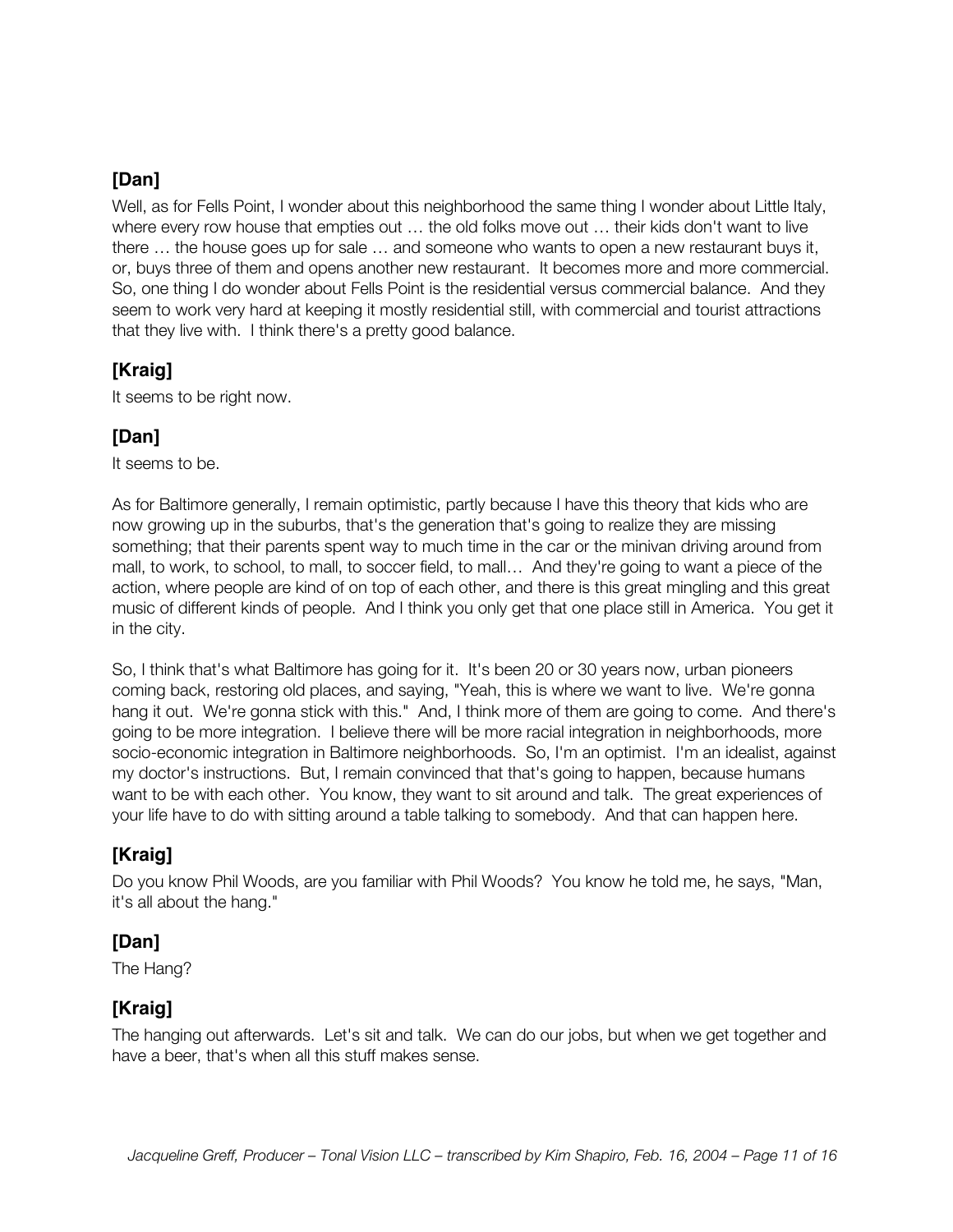Right. That's very true.

## **[Kraig]**

You know, all this music you play and all the recording you do, but until you're sitting there having a beer, that's when I tell you what I did and you tell me what you did.

#### **[Dan]**

Right. Where you share something in common or share a problem with life. That's what goes on here more easily than it can happen in places where people live on cul-de-sacs, separated, on places without sidewalks and where you have to drive everyplace.

And, you know, I keep going back to the energy crisis. I think that there's going to be one, and people are going to realize we can't keep driving SUV's 40 miles one way to work, and there must be an easier way to get through life and enjoy it more. That's why I think cities have a lot going for them.

## **[Kraig]**

I mean, I hate to drive, and I love being able to just walk to get a sandwich...

## **[Dan]**

Yeah, I can do some of that in my neighborhood. Not as much as you can do here. Well, that's what I think a place like Fells Point has going for it. You get the waterfront on the other side... [01:29:48;22]

#### **[Kraig]**

Here's the next thing, too, I guess you can tie this together. In your experience, what do you see are your biggest concerns? I guess this would be the downside. Fells Point ... concern, we have to watch out for….

#### **[Dan]**

The main thing to watch out for is overdevelopment that would actually change to character of the neighborhood. And I think the neighborhood is in pretty good hands when it comes to that. I mean, someone's always going to be looking to make a buck if they think a neighborhood is hot, obviously. But if more of that is residential than commercial, and it becomes more of a stable, solid neighborhood, not just a tourist attraction, that's what will make Fells Point survive forever as a great place. If the balance shifts and it becomes too much of one... You know, I don't think you can base a whole city's economy on the tourist industry. I mean, Baltimore is a nice place to visit, but it's not Disney World. You know, it's a real neighborhood. People have to have real jobs.

#### **[Kraig]**

There are a few people that dress up as Goofy around here ...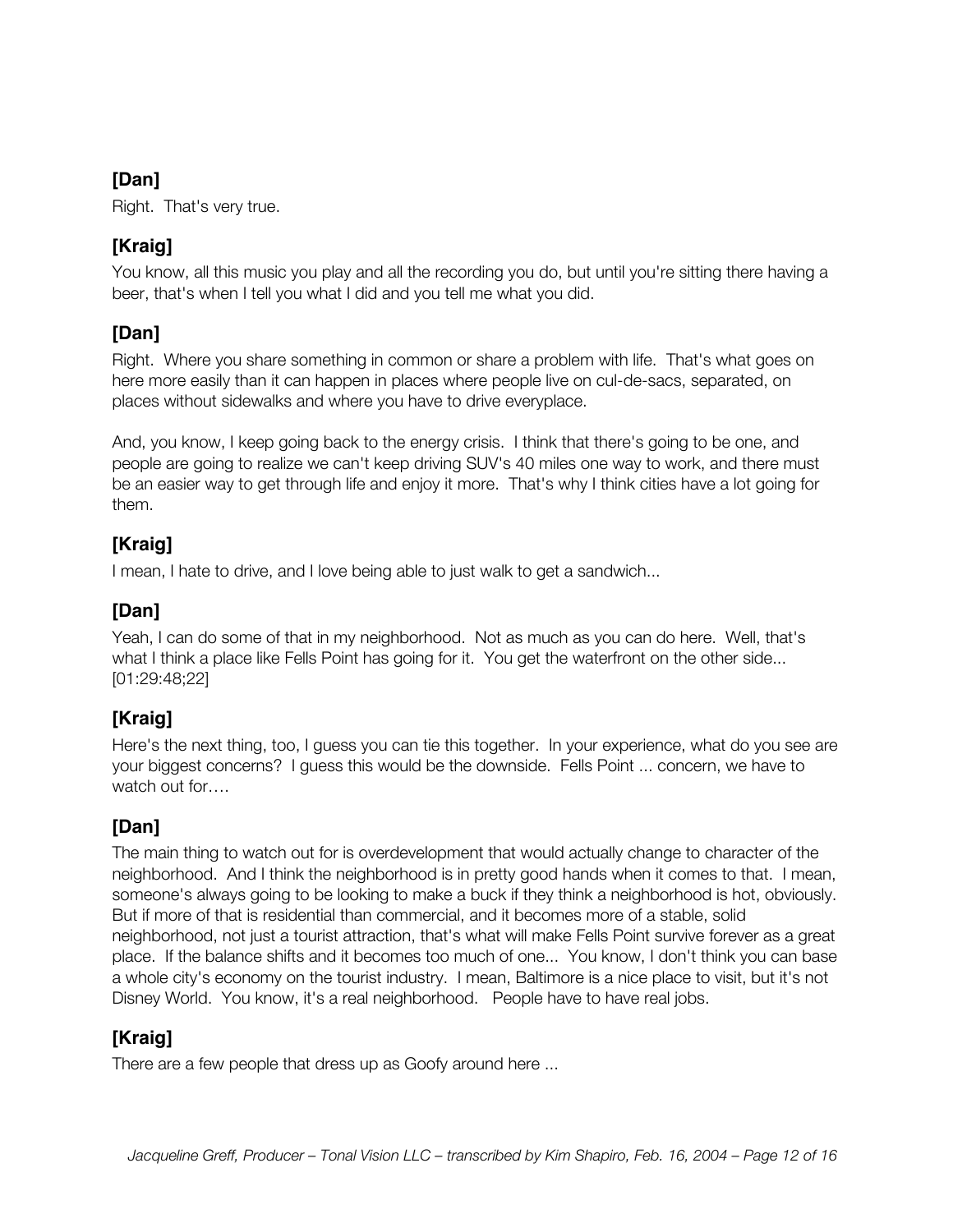Or just act that way.

And then for the city, generally, we've got to do something about the poor underclass that's really disconnected, still, from the mainstream. We can... and the drug addiction. That's a very serious problem. It's very depressing. But, there's been a lot of progress made. You have one of the best health commissioners in America, probably, in Peter Beilenson, who has fought very hard to get more treatment for drug addicts. We spend a lot of time just putting them in jail, and they come out, and they're still on drugs, and they feed the commerce of drugs, and that feeds the violence associated with drugs. And we're getting now, starting to get more people into treatment off drugs onto some kind of maintenance program so that they are not out robbing, and sometimes killing, over drugs. That remains one of the fierce problems.

The mayor kind of made a mistake in putting so much, investing so much in reducing the homicide rate. I'm not saying it wasn't a worthy goal, it's just that it seems almost impossible to go in and stop homicides from occurring. What you need to do is stop the reasons, what leads to all that, and most often it's the drug commerce, the illegal drug commerce of Baltimore. So, if we keep working on that, that's the hard sweat of human progress in Baltimore is getting people off drugs, you know, one out of ten of our citizens.

## **[Kraig]**

Do you think that goes across the board? I mean, I know there's a lot of drug problems out in the suburbs, too...

#### **[Dan]**

Well, yeah... Folks in the suburbs don't like to hear that, but a lot of the customers of Baltimore drug dealers are suburban. So they come here and buy what they need and take it back out there. Maybe 50% of the customer base, or more now. That's where the money is, that comes in the city to purchase drugs….

A little recognition of that... Actually… those folks get arrested here, and, you know, we're getting them into treatment now instead of just putting them in jail. So, that remains the biggest problem, I think.

[Cut discussion re interview approach.] [01:33:26;24]

## **[Kraig]**

You're known throughout the town… it's a staple… You're giving advice… What kind of advice do you have, whether it be for Fells Point, whether it be for Baltimore in general?

#### **[Dan]**

Well, my advice would be... I could give you a whole list of "What you want to do is..."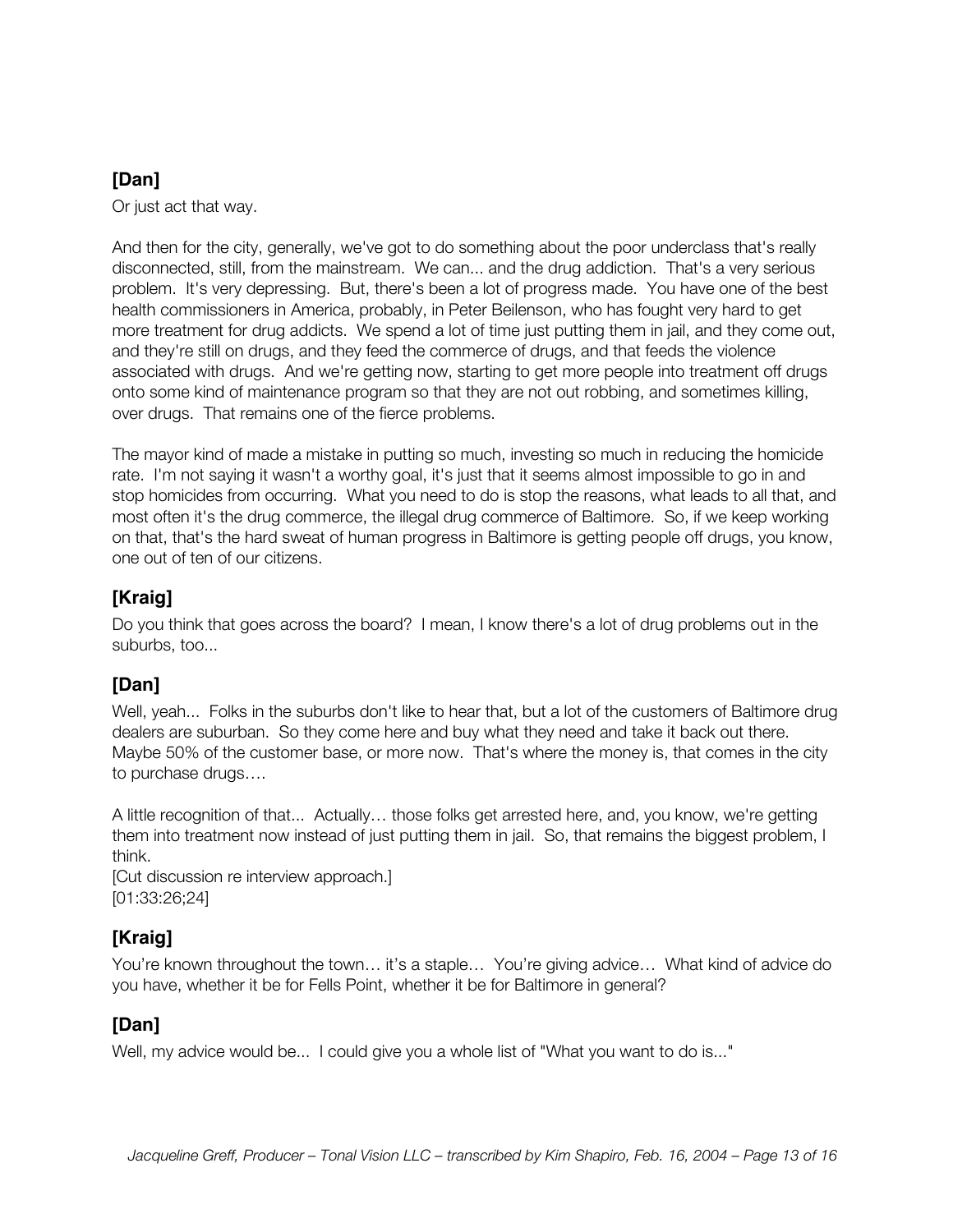What you want to do is, come down to Fells Point at Halloween. You want to come down to Fells Point any Saturday night and stand on a corner and see what happens. Something's gonna happen. You're going to be there and you're going to meet a strange person, or your going to meet a very beautiful woman or a very, extremely handsome man. Or your going to see something that you haven't seen before, like a guy talking to a man-hole cover, maybe. Or, someone's going to walk up to you and ask you for the time and something strange is going to happen.

So, that's why I like to come down here. I bring my kids down here for the sightseeing and the window shopping. 'Cause there's all kinds of little weird things that can happen around here. Come on! It's so true! You know what I'm talking about! You just show up. You show up, you gotta show up, and something's going to happen. I don' know what yet. That could be my next story. That's why I come down here and hang out. Yeah, that's what you want to do.

You don't have any Halloween film, do you?

#### **[Jacquie]**

Yeah, I do.

#### **[Dan]**

Oh, it's so good! All those Maryland Institute students who do their thing. [Kraig, Jacquie & Dan all talking over each other.] One year I was down here, and the costumes were fabulous!

#### **[Jacquie]**

And then I got a shot off the roof of the BOP, you know the whole place swamped with people...

#### **[Dan]**

So you were shooting in October, then.

#### **[Jacquie]**

Yeah. I started, I mean, Ed Kane was one of my first people. Right before he died.

#### **[Dan]**

Oh, good.

#### **[Kraig]**

She got him the day before he died.

#### **[Dan]**

Really? He had a heart attack?

#### **[Jacquie]**

No, he had lung cancer. He knew he was dying, but he thought he had a few more months.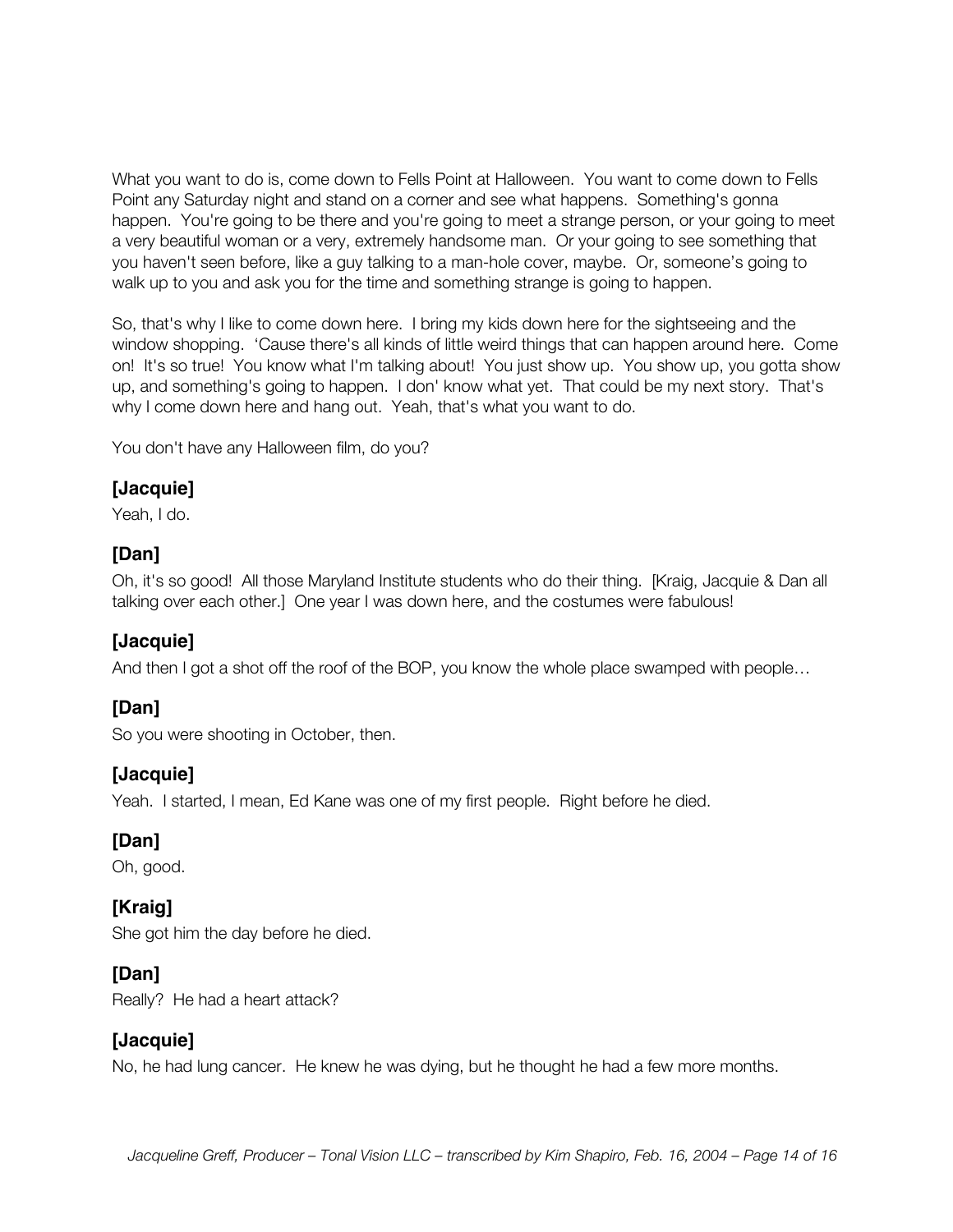## **[Kraig]**

She interviewed him at 2 o'clock in the afternoon 'til 3, next day, 7 in the morning, dead. [01:36:17;19]

Any brief stories or anecdotes about Fells Point or its characters, in your 25 years of experience?

#### **[Dan]**

Well, there was Edith Massey, who was Edith, the egg lady, in John Waters' films, Pink Flamingoes, for one. She lived down here. She had a shop down here. And, she had a roommate, I can't remember her name now, and they had cats. They loved cats. And the roommate had a habit of putting water on the Tender Vittles. Now, Tender Vittles are cat food that is already soft, so you don't have to put water in the Tender Vittles. So, I'll just never forget, Edith Massey yelling at this other woman, "No water on the Tender Vittles! No water on the Tender Vittles!" And she would just kind of go nuts when the other woman, I think her name was Rose, I can't remember, would put water on the Tender Vittles to soften them further for the cat. That was my Edith, the egg lady, story.

Johnny, the tambourine man, you know, he walked into Turkey Joe's one day. We were sitting there having some beers. And someone says, "Johnny!" He had a big nose and an overcoat and a stocking cap and he carried a tambourine. He was kind of a street guy, you know, but everybody loved him. Someone said, "Johnny! You're alive!" And someone else said, "You call that livin'?" [01:38:08;11]

Anyway, there was a kind of sad story that happened in Fells Point, about a young guy who was an artist, a guitar player. Remember him? He got beat up one night, and his hands were broken. What was his name?

## **[Kraig]**

Matt Rocks. I did the benefit for him.

#### **[Dan]**

You called me about it. It was at Fletcher's, wasn't it?

#### **[Kraig]**

#### **Yeah.**

#### **[Dan]**

OK. There's a sad story about a young man who was a pretty good guitar player, right?

#### **[Kraig]**

Yeah.